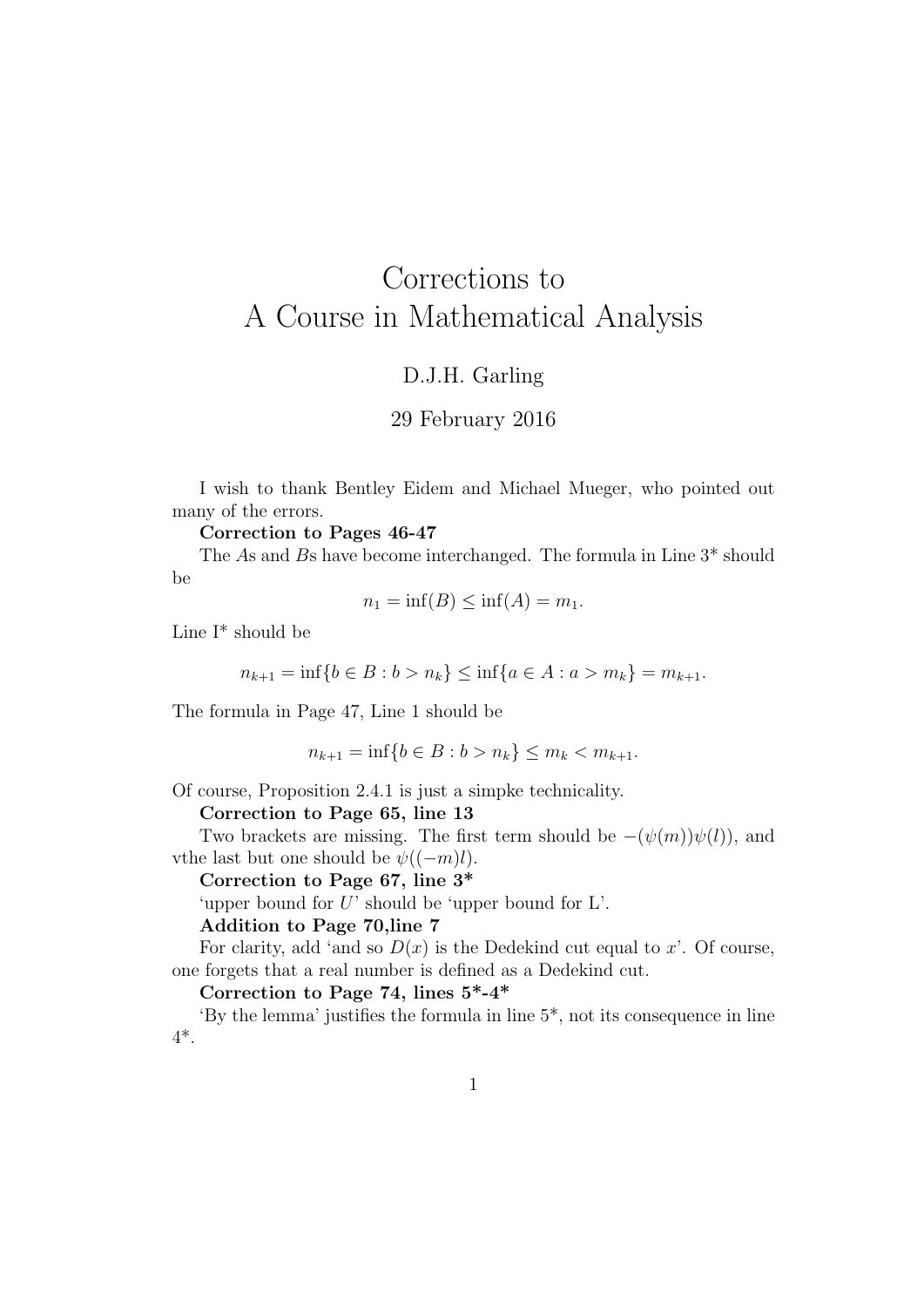#### Correction to Page 84 lines 10-11

Replace  $l > 0$  by  $\epsilon > 0$  and the formula by  $0 < 1/n \leq 1/n_0 < \epsilon$ . Correction to Page 108, line13\*

It should read 'derived from  $(z_j)_{j=0}^{\infty}$ '.

Misprint in Page 122, line  $2^*$ 

It should be 'transcendental'.

Correcxtion to Page 123, line 2

Replace the second bracket by

$$
\left(\frac{1}{q+1}+\frac{1}{(q+1)(q+2)}+\cdots\right).
$$

## Correction to Page 157

6. Let  $f$  be the saw-tooth function

$$
f(x) = \begin{cases} \{x\} & \text{for } 2k \le x < 2k + 1, \\ 1 - \{x\} & \text{for } 2k + 1 \le x < 2k + 2, \end{cases}
$$

for  $k \in \mathbb{Z}$ . Let  $q(x) = f(1/x)$  for  $x \neq 0$ , and let  $q(0) = 0$ . Then q has a discontinuity at 0:  $q(x)$  oscillates in value between 0 and 1 as  $x \to 0$ . Correction to Pages 205-6

Thus

$$
f_{\alpha}(x) = 1 + \sum_{j=1}^{n-1} {\alpha \choose j} x^j + r_n(x).
$$

We need to show that the remainder  $r_n(x)$  tends to 0 as  $n \to \infty$ . The Lagrange form of the remainder is

$$
r_n(x) = \binom{\alpha}{n} (1 + \theta_n x)^{\alpha - n} x^n = (1 + \theta_n x)^{\alpha} \binom{\alpha}{n} \left(\frac{x}{1 + \theta_n x}\right)^n,
$$

where  $0 < \theta_n < 1$ . If  $0 \le x < 1$  then  $\sup_n |x/(1+\theta_n x)| < 1$ , and so  $r_n(x) \to 0$ as  $n \to \infty$  (see Exercise 3.2.5). If  $-1 < x \le -1/2$ , this argument does not work.

Instead, we use Cauchy's form of the remainder. Choose  $k > |\alpha|$ . We find that

$$
r_n(x) = \frac{\alpha}{k} (1 - \theta_n)^{n-k} \binom{\alpha - 1}{n - 1} (1 + \theta_n x)^{\alpha - n} x^n.
$$

Since  $1 - \theta_n < 1 + \theta_n x$ , it follows that if  $n \geq \alpha$  then

$$
|r_n(x)| \le \left| \frac{1}{(1-|x|)^{k-\alpha}} \binom{\alpha-1}{n-1} x^n \right|,
$$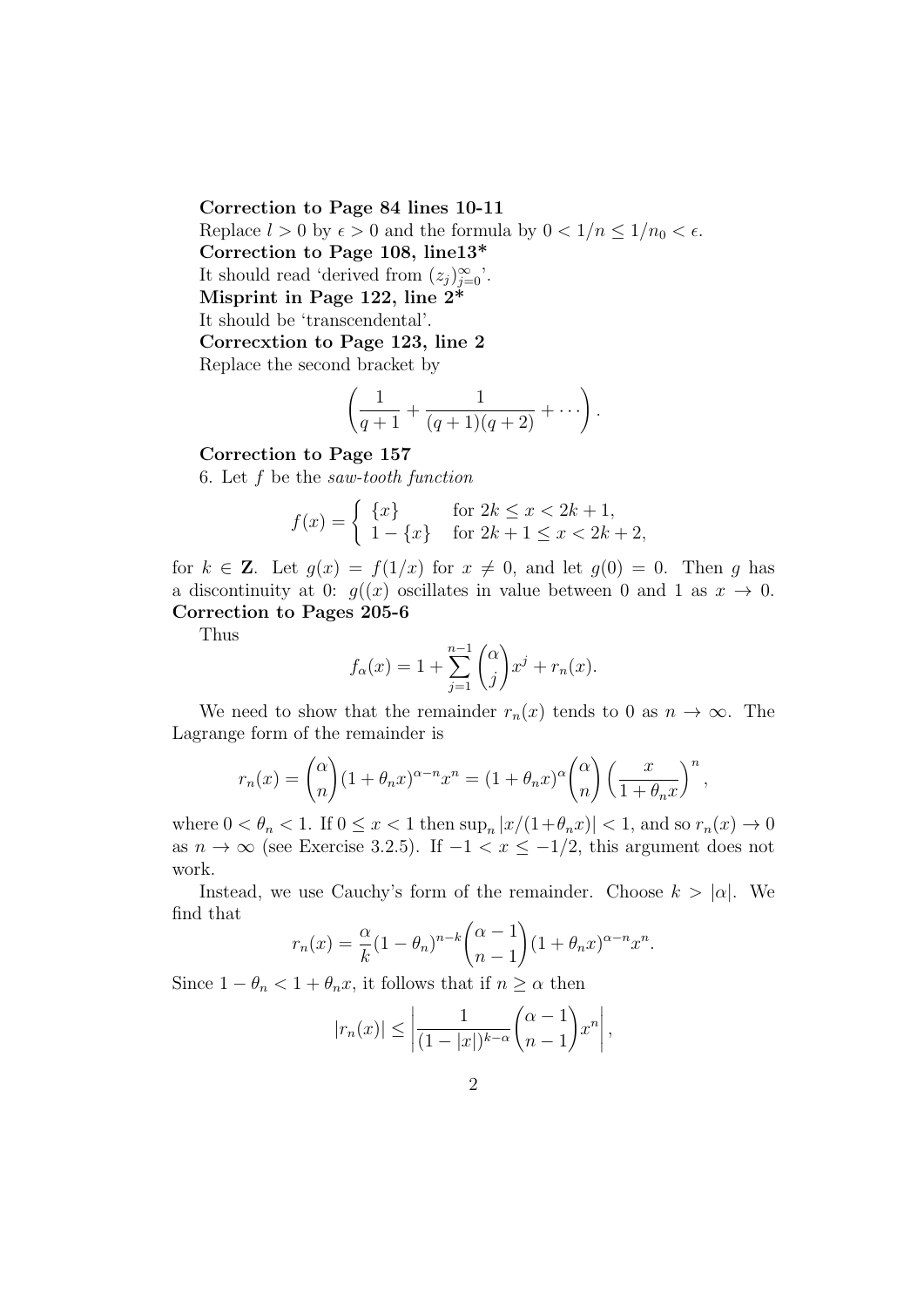and so  $r_n(x) \to 0$  as  $n \to \infty$ .

Correction to Page 243, line 4 This should read ' $a_i(f_o) = 0$ ,  $b_i(f_o) = b_i(f)$ '. Correction to Page 250.

Thus

$$
\sum_{n=1}^{N} a_n(I_\delta) \cos nt = \frac{2}{\delta} \sum_{n=1}^{N} \frac{\sin n\delta \cos nt}{n} = \frac{1}{\delta} \sum_{n=1}^{N} \frac{\sin(n(t+\delta)) - \sin(n(t-\delta))}{n}.
$$

Do these sums converge, as  $N \to \infty$ ? If  $0 < \alpha < \pi$  then

$$
\left|\sum_{n=1}^{N} \sin n\alpha\right| \le \left|\sum_{n=1}^{N} e^{in\alpha}\right| = \left|\frac{e^{i(N+1)\alpha} - e^{i\alpha}}{e^{i\alpha} - 1}\right| = \frac{2}{|e^{i\alpha/2} - e^{-i\alpha/2}|} = \frac{1}{\sin \alpha/2}.
$$

Thus if  $|t| \leq \pi$ , and if  $|t - \delta| > \eta$  and  $|t + \delta| > \eta$ , then

$$
\left|\sum_{n=1}^{N} (\sin(n(t+\delta)) - \sin(n(t-\delta)))\right| \le 2\sin(\eta/2).
$$

#### Correction to Page 263.

We can clearly suppose that  $f$  is increasing in  $I$ . By a change of variables, we can suppose that  $t = 0$ , so that we need to show that  $\sum_{j=-n}^{n} \hat{f}_n =$ 1  $\frac{1}{2}(f(0+)+f(0-))$ . We can also suppose that  $f(0) = \frac{1}{2}(f(0+)+f(0-))$ . Let  $\overline{j}(0) = j(\pi) = 0$ , let  $j(s) = 1$  for  $0 < s \leq \pi$  and  $j(s) = -1$  for  $-\pi < s < 0$ , and extend j by periodicity. Then j is an odd function, and so  $\sum_{j=-n}^{n} \hat{j}_n = 0$ for all  $n \in \mathbb{N}$ . Now let

$$
g(s) = f(s) - \frac{1}{2}(f(0+) - f(0-))j(s) - f(0).
$$

Then

$$
\sum_{k=-n}^{n} \hat{g}_k = \sum_{k=-n}^{n} \hat{f}_k - f(0),
$$

and so we need to show that  $\sum_{j=-n}^{n} \hat{g}_n = 0$ .

f Correction to Pasge 308, line 7

**It should read**  $j(+\infty) = \pi/2$ .

Addition to Pages 337and 354

We also need to define the limit point of a sequence  $(x_n)_{n=0}^{\infty}$  in a metric space or topological space: x is a limit point of the sequence  $(x_n)_{n=0}^{\infty}$  if, whenever N is a neighbourhood of x and  $n \in \mathbb{N}$ , there exists  $m \geq n$  such that  $x_m \in N$ .